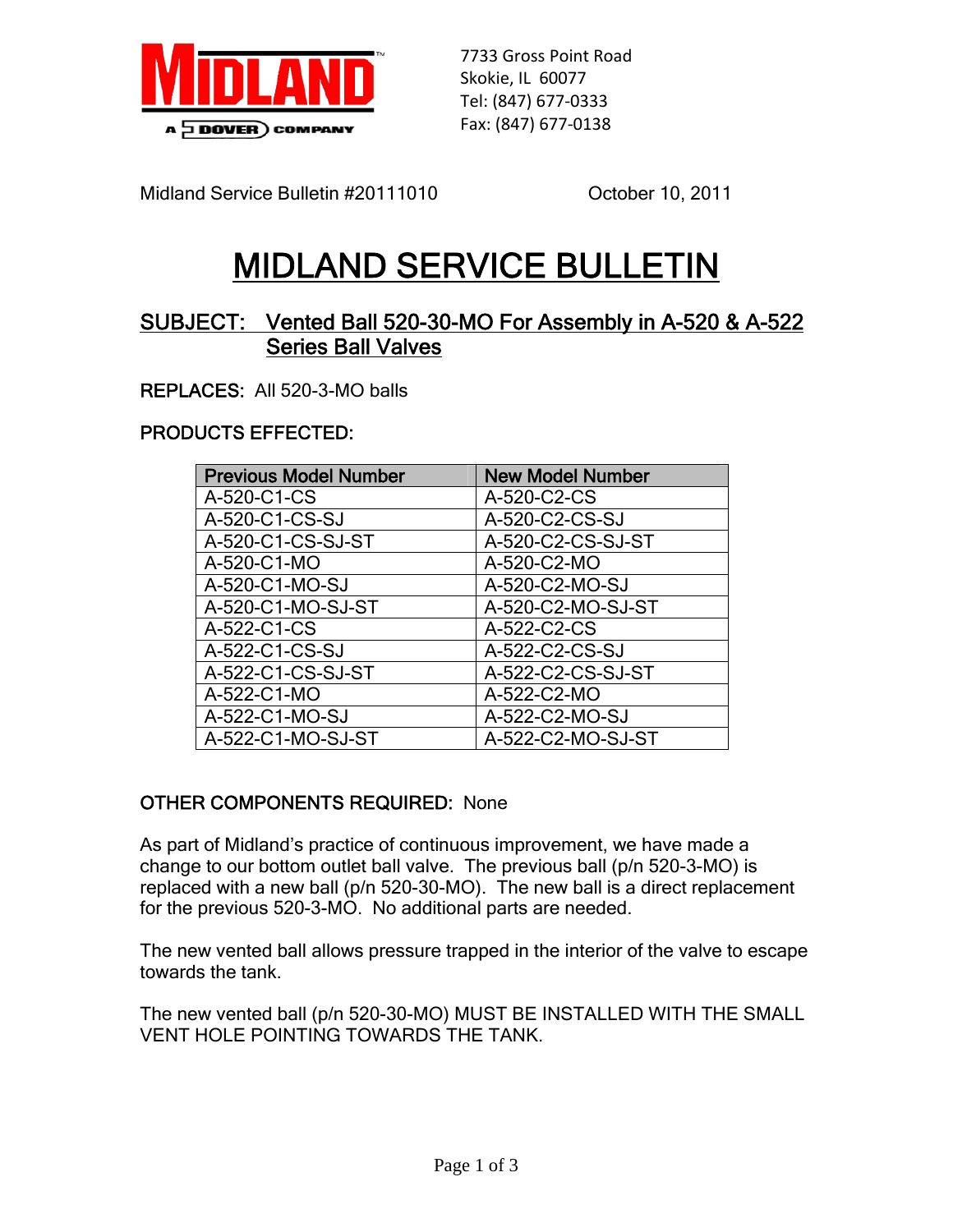### **DESCRIPTION**

The vented Ball 520-30-MO should be assembled in valve with vent hole facing top of the valve which is TANK CAR SIDE. When the valve is closed the hole is visible from top. The reason for vent hole is to release internal pressure from valve to tank.

Notice marking on Ball next to vent hole



Marking is on bottom of Ball

Complete valve assembly (valve closed).